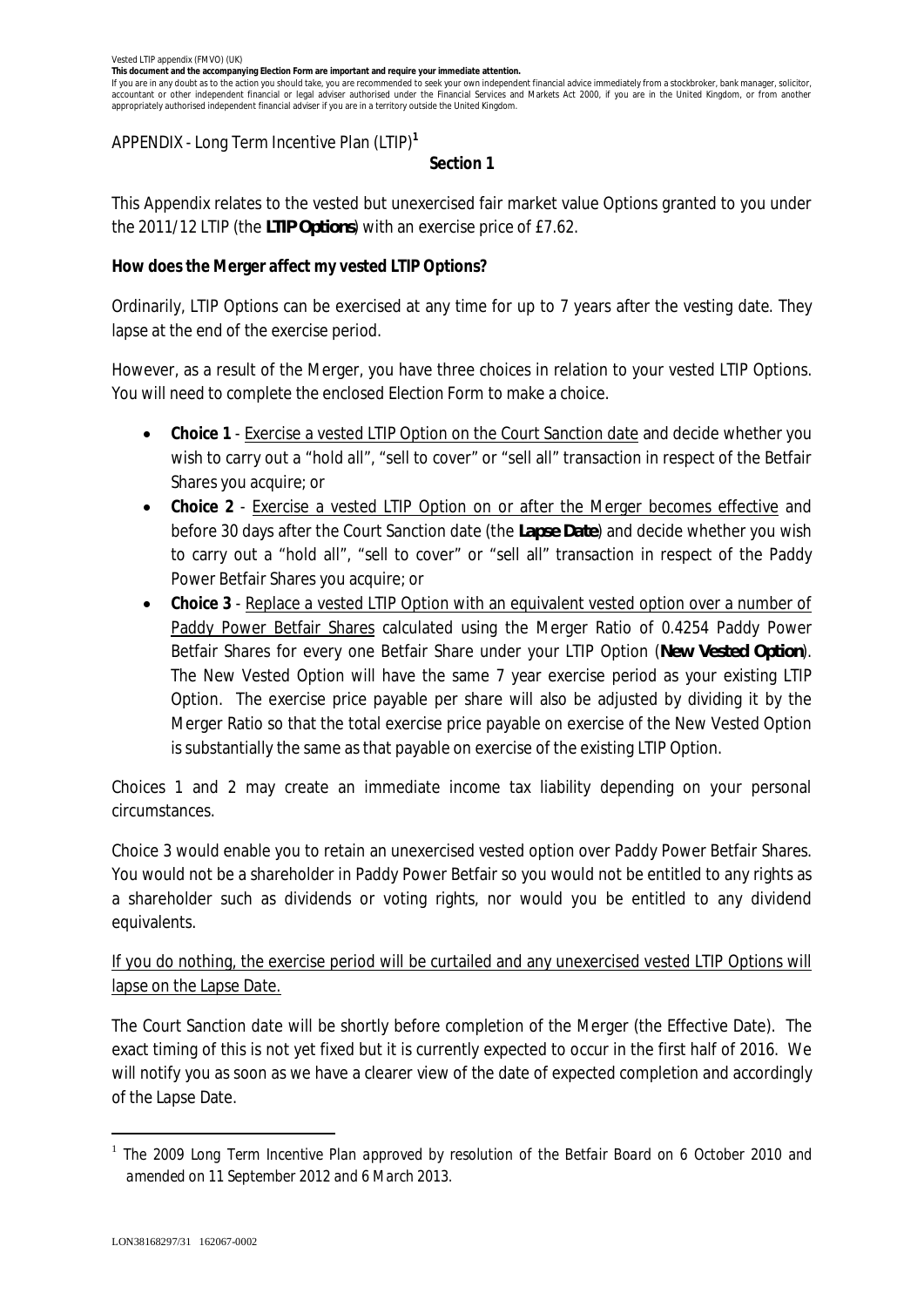**How do I know how many LTIP Options I have?**

Your options are all visible in your online Computershare account and are also detailed on the enclosed Election Form. You can login at www.computershare.com/Betfair. You will need your Shareholder Reference Number (SRN, which is shown at the top of the cover letter), and PIN. If you have forgotten your PIN please click on the PIN reminder or call Computershare on +44 (0) 370 707 4010 or email them at betfair@computershare.co.uk.

**When can I exercise my vested LTIP Options?**

*Vested* LTIP Options remain exercisable at any time (subject to usual restrictions and permissions) until the Lapse Date (30 days after the Court Sanction date).

Any unexercised LTIP Options that are not replaced with New Vested Options will lapse on the Lapse Date (30 days after the Court Sanction date).

**How do I exercise my vested LTIP Options?**

You can log on to your Computershare account any time between now and shortly before the Court Sanction date to exercise LTIP Options that have already vested. We will let you know the exact deadline for **online** exercising of vested LTIP Options in due course.

**Choice 1:** If you wish to exercise your LTIP Options on the Court Sanction date you need to tick Box 1A, Box 1B or Box 1C on the enclosed Election Form and return it to Computershare offline.

Should you choose to exercise your LTIP Options on the Court Sanction date and choose to 'hold all' (Box 1C) then the Betfair Shares that you acquire will be transferred to Paddy Power Betfair under the Scheme and you will then receive the same consideration for your Betfair Shares as other Betfair Shareholders - which is 0.4254 Paddy Power Betfair Shares for each Betfair Share you hold. If you elect to 'hold all' you must ensure that you have transferred to Computershare an amount in cleared funds sufficient to meet any tax and social security withholding obligations that arise on exercise of your LTIP Options and the aggregate exercise price due in respect of such LTIP Options by no later than 5 working days before the Court Sanction date. If Computershare does not receive sufficient cleared funds by this deadline, you will be deemed to have elected a 'sell to cover' transaction. Computershare will contact you to confirm the deadline and the amount that you need to transfer and to provide details of how to make a transfer of funds to Computershare.

Should you choose to exercise your LTIP Options on the Court Sanction date and choose either a 'sell to cover' (Box 1B) or 'sell all' (Box 1A) transaction then the following will occur:

· 'sell to cover': the Company will use all reasonable efforts to arrange a sale of a sufficient number of your Betfair Shares to meet any tax and social security withholding obligations that arise on exercise and to meet the total exercise price owed by you on the exercise of your Options. The remaining Betfair Shares will be subject to the terms of the Merger (as described above). There can be no guarantee that the sale will be possible, in which case it may be necessary for the resulting Paddy Power Betfair Shares which you will receive under the Merger to be sold as soon as reasonably practicable after completion of the Merger.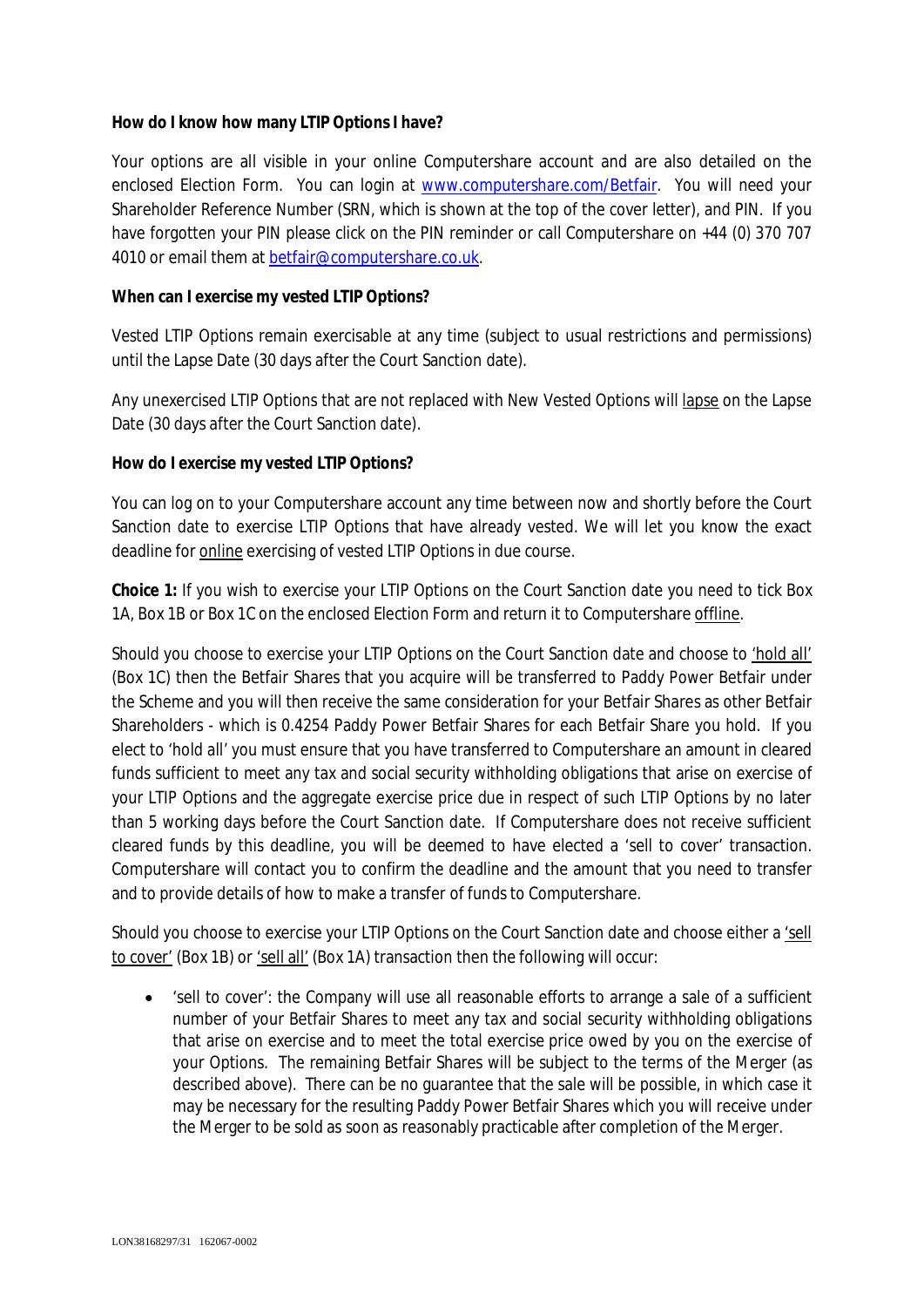· 'sell all': the Company will use all reasonable efforts to arrange a sale of all the Betfair Shares you acquire prior to completion of the Merger but there can be no guarantee that this will be possible, in which case it may be necessary for the resulting Paddy Power Betfair Shares which you will receive under the Merger to be sold as soon as reasonably practicable after completion of the Merger.

Sufficient funds to meet any tax and social security withholding obligations that arise on exercise of your LTIP Options will be deducted from the sale proceeds due to you as a result of the sale of your Betfair Shares or, if necessary, your Paddy Power Betfair Shares. In addition, a cashless exercise facility shall apply in respect of your LTIP Options. This means that you authorise Betfair or its agents to sell sufficient Betfair Shares (and/or, if necessary Paddy Power Betfair Shares) to provide proceeds which are equal to the aggregate exercise price due in respect of such Options and to account for the same to Betfair.

Please refer to Section 2 below for some general information about the tax implications of exercising your LTIP Options at this time.

**Choice 2:** If you wish to exercise your LTIP Options on or after the Merger becomes effective and before the Lapse Date, you need to tick Box 2 on the Election Form and return it to Computershare offline. At the time you choose to exercise your LTIP Options, you will need to instruct Computershare offline directly by completing an Exercise Form and, if relevant, following the insider process (see below).

The effect of exercising during this period is the same as described above save that, if you elect 'sell to cover' or 'sell all' then this instruction will be carried out in relation to the Paddy Power Betfair Shares which you will receive automatically in exchange for your Betfair Shares.

Please refer to Section 2 below for some general information about the tax implications of exercising your LTIP Options at this time.

**How do I elect to receive a New Vested Option?**

**Choice 3:** In order to replace a vested LTIP Option with a New Vested Option you need to tick Box 3 on the Election Form and return it to Computershare.

**What are the terms of the New Vested Options?**

If you elect Choice 3, your LTIP Options will be replaced by New Vested Options which will have the same lapse dates as the original LTIP Options. The Merger Ratio of 0.4254 Paddy Power Betfair Shares for every one Betfair Share will be used to calculate the number of Paddy Power Betfair Shares under the New Vested Options, rounded up to the nearest whole share.

The exercise price payable per Paddy Power Betfair Share will also be adjusted by dividing £7.62 (the exercise price of your existing LTIP Options) by the Merger Ratio so that the total exercise price payable on exercise of the New Vested Option is substantially the same as that which would have been payable on exercise of the existing LTIP Option.

**What happens if I take no action?**

If you do not take any action, your LTIP Options will lapse on the Lapse Date.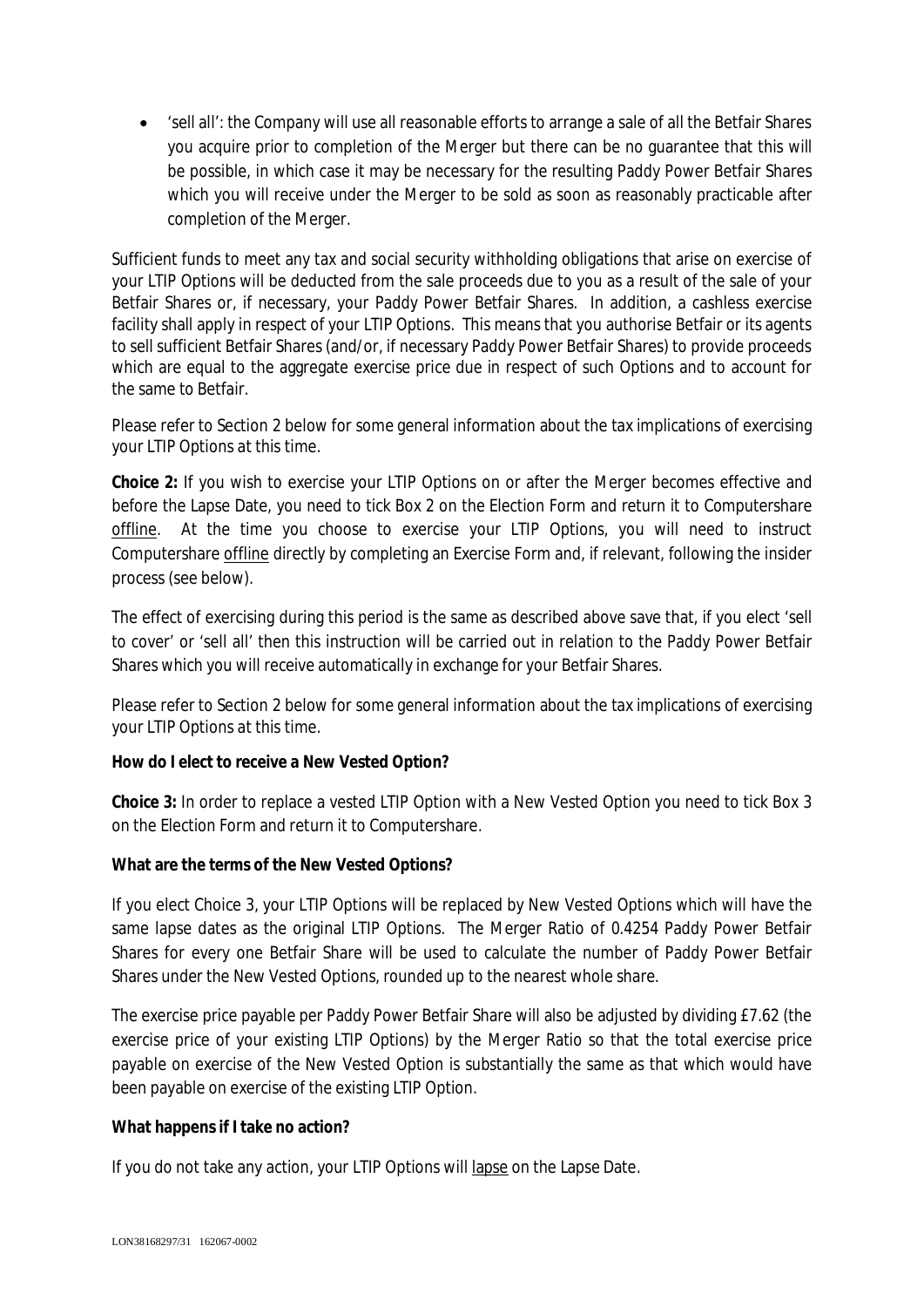# **Election Form**

The Election Form which is enclosed in this pack must be completed in order for you to be granted New Vested Options or for Computershare to complete an exercise transaction at the time that you specify.

# **Exercise Form**

If you choose to exercise your vested LTIP Options on or after the Effective Date and before the Lapse Date, then you will also need to complete and submit the Exercise Form to Computershare prior to the date on which you wish to exercise. The Exercise Form can be downloaded from your Computershare account or Betfair Today. If you complete the Election Form to indicate that you intend to exercise your LTIP Options on or after the Effective Date and before the Lapse Date and Computershare does not receive your Exercise Form, you will be deemed to have elected to exercise your LTIP Options on the last possible exercise date before the Lapse Date and to have elected a 'sell to cover' transaction.

# **Insiders**

If you are an Insider please refer to the separate Insiders Appendix in this pack for important information that may impact your choices.

## **Settlement**

If you elect Choice 1 or Choice 2 in respect of your vested LTIP Options, should you have chosen to retain some or all of your shares (i.e. carried out a 'hold all' or 'sell to cover' transaction in relation to vested LTIP Options) then the resulting Paddy Power Betfair Shares will be automatically transferred to your Computershare nominee account.

If you elect Choice 3 in respect of your vested LTIP Options, option certificates for your New Vested Options will be provided to you as soon as possible after completion of the Merger.

# **Leaving Betfair employment**

Please note that the choices described above do not apply to any LTIP Options that have already lapsed or would otherwise lapse (for example on leaving employment) before you have exercised your LTIP Option.

**What if the Merger does not complete?**

If the Merger does not happen, for whatever reason, your LTIP Options will continue just as they are currently and you will be able to exercise them subject to the rules of the LTIP.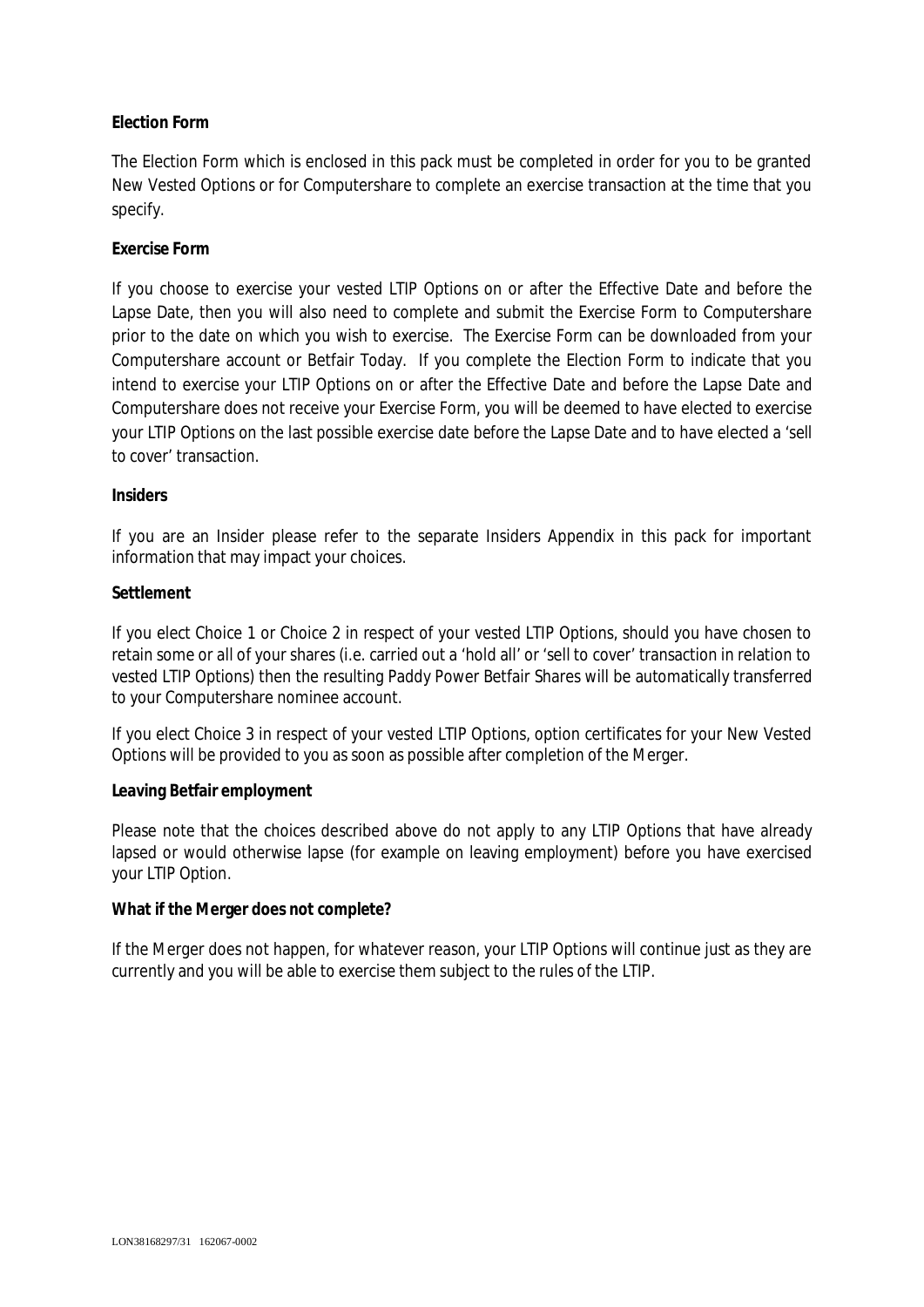## **Section 2**

## **LTIP Options – UK tax summary**

This Appendix contains a summary of the main UK tax implications of making the choices described in this Appendix for employees of Betfair. The summary is based on existing law and what Betfair and Paddy Power understand to be current HMRC practice as at 31 October 2015. The summary is intended as a general guide only and applies only to participants resident for tax purposes in the UK throughout the time between the date that the LTIP Options were granted to them and the time that they are exercised. It does not constitute tax advice to any individual participant. If you are in any doubt about your taxation position, or you are a resident or otherwise subject to taxation in a jurisdiction outside the UK and in particular if your tax residency has changed during the period between grant and exercise, you should consult your own tax adviser immediately.

#### **Income tax and National Insurance contributions**

### **Choices 1 and 2:**

If you exercise an LTIP Option, income tax and employees' National Insurance Contributions (*NICs*) will be payable on the difference between the market value of the Betfair Shares at the time of exercise and the exercise price paid to acquire the Betfair Shares (the *Option Gain*). The date of exercise will be the Court Sanction date if you elect Choice 1.

If you exercise your LTIP Option on or after the Effective Date (Choice 2), we expect the market value of a Betfair Share for this purpose to be equal to the value of the consideration paid by Paddy Power under the terms of the Merger being, for each Betfair Share, 0.4254 Paddy Power Shares at the time the LTIP Options are exercised.

### **Choice 3:**

There is no income tax or NICs to pay on the replacement of the vested LTIP Options with New Vested Options. Income tax and NICs may be payable on the exercise of the New Vested Options at a later date.

### **Capital gains tax (***CGT***)**

CGT is chargeable on your aggregate capital gains (less allowable losses) in a tax year to the extent they exceed your CGT annual exemption in the relevant tax year. For the tax year ending 5 April 2016, the annual exemption is £11,100.

The CGT rules are complicated. However, in summary, on the disposal of shares any gain will normally be calculated as the difference (if any) between the disposal proceeds and the "base cost" of the shares being disposed of.

The "base cost" of a Betfair Share acquired on the exercise of an LTIP Option will normally be equal to the amount on which tax is payable plus the option exercise price paid for the shares (in this case £7.6200 per share). The base cost of a Betfair Share acquired on the exercise of an LTIP Option should therefore be equal to its market value on the date of exercise. The market value of a Betfair Share acquired from the exercise of an LTIP Option on or at any time before the Court Sanction will be derived from the quoted price for a Betfair Share. The market value of a Betfair Share acquired from the exercise of an LTIP Option on or after the Effective Date until the Lapse Date, is expected to be derived from 0.4254 of the quoted price for a Paddy Power Betfair Share.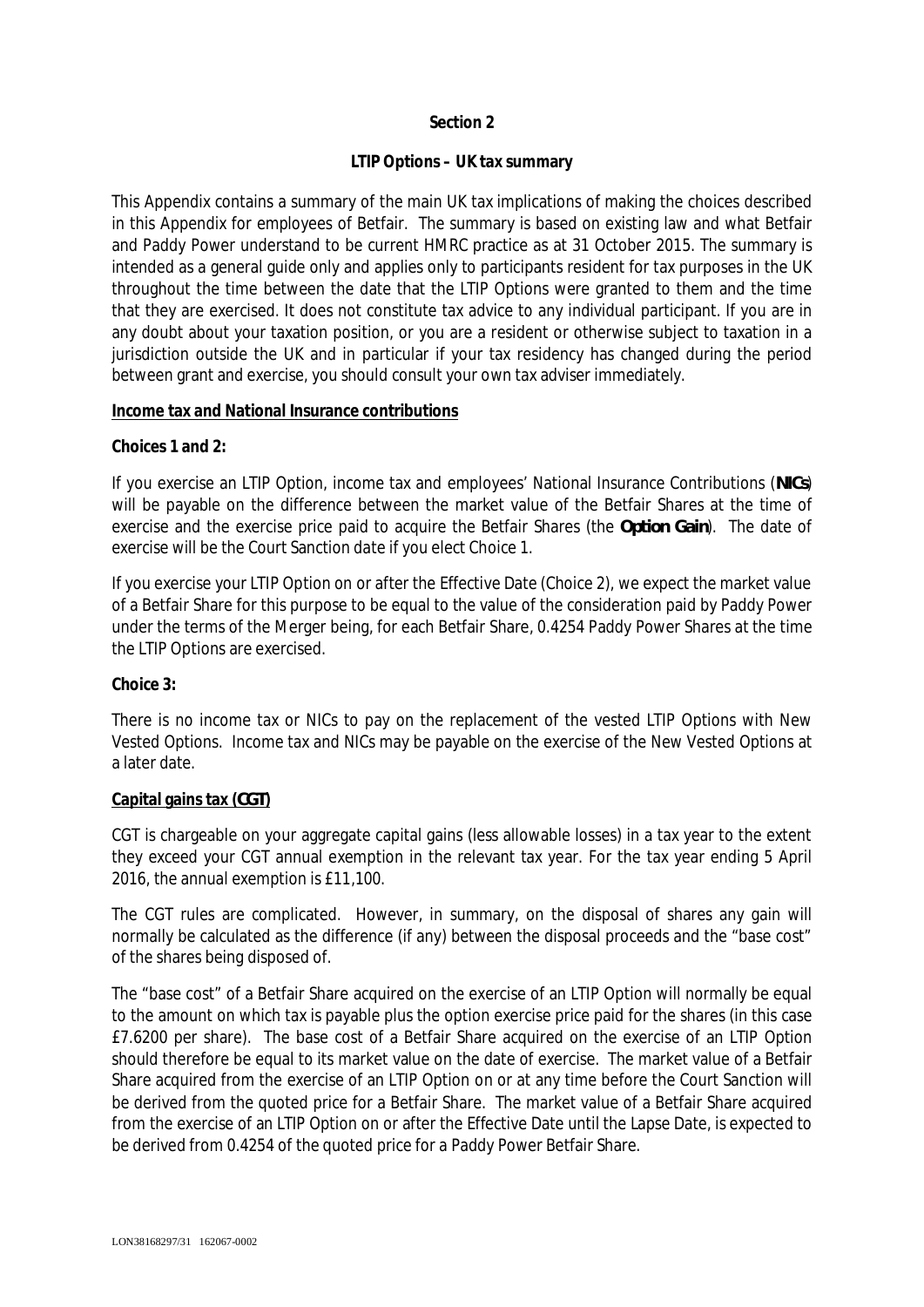However, for CGT purposes there are share identification rules (described briefly below) that determine which shares you are deemed to have disposed of.

## **Choice 1:**

If you exercise your LTIP Options **on the Court Sanction date** and you elect a 'sell all' or 'sell to cover' transaction, the sale of your Betfair Shares either in whole (if you elect to 'sell all') or to meet income tax and NICs liabilities (if you elect to 'sell to cover') will be a disposal for CGT purposes. No chargeable gain is expected to arise if the Betfair Shares are sold on the same day as the LTIP Option is exercised. However, whilst the Company will use all reasonable efforts to arrange a sale on this basis there can be no guarantee that this will be possible and it is possible that a chargeable gain (or loss) may arise due to a change in the share price from the date of exercise to the date of the eventual sale.

If you elect to 'hold all' or 'sell to cover', receipt of the Paddy Power Betfair Shares under the Scheme in exchange for the Betfair Shares you have not sold should not be treated for CGT purposes as a disposal of the Betfair Shares you acquire on the exercise of your LTIP Options. CGT may be payable on any later sale of the Paddy Power Betfair Shares you receive.

The exchange of the Betfair Shares which you acquire from the exercise of LTIP Options or other options or awards over Betfair Shares under the Betfair Employee Share Plans before the Scheme Record Time for Paddy Power Betfair Shares under the Scheme should be treated as a reorganisation for the purposes of CGT. This means you should not be treated as having made a disposal of your Betfair Shares for CGT purposes as a result of the exchange, and the Paddy Power Betfair Shares issued to you should be treated as the same asset as the relevant Betfair Shares. The Paddy Power Betfair Shares should therefore have the same base cost for CGT purposes as the Betfair Shares they replace. The above treatment will apply only if the exchange is effected for bona fide commercial reasons and does not form part of arrangements of which the main purpose, or one of the main purposes, is an avoidance of a liability to capital gains tax or corporation tax. You are advised in this regard that HMRC has granted clearance under section 138 of the Taxation of Chargeable Gains Act 1992.

# **Choice 2:**

If you exercise your LTIP Options **on or after** the Effective Date you will automatically receive Paddy Power Betfair Shares in exchange for the Betfair Shares you acquire on the exercise of your LTIP Options. Receipt of the Paddy Power Betfair Shares in exchange for the Betfair Shares should not be treated for CGT purposes as a disposal of those Betfair Shares.

The exchange of the Betfair Shares which you acquire from the exercise of LTIP Options for Paddy Power Betfair Shares should be treated as a reorganisation for the purposes of CGT as described above. This means you should not be treated as having made a disposal of your Betfair Shares for CGT purposes as a result of the exchange, and the Paddy Power Betfair Shares issued to you should be treated as the same asset as the relevant Betfair Shares. The Paddy Power Betfair Shares should therefore have the same base cost for CGT purposes as the Betfair Shares they replace. The above treatment will apply only if the exchange is effected for bona fide commercial reasons and does not form part of arrangements of which the main purpose, or one of the main purposes, is an avoidance of a liability to capital gains tax or corporation tax. You are advised in this regard that HMRC has granted clearance under section 138 of the Taxation of Chargeable Gains Act 1992.

If you elect a 'sell all' or 'sell to cover' transaction, the sale of your Paddy Power Betfair Shares either in whole (if you elect to 'sell all') or to meet income tax, NICs liabilities and the total exercise price